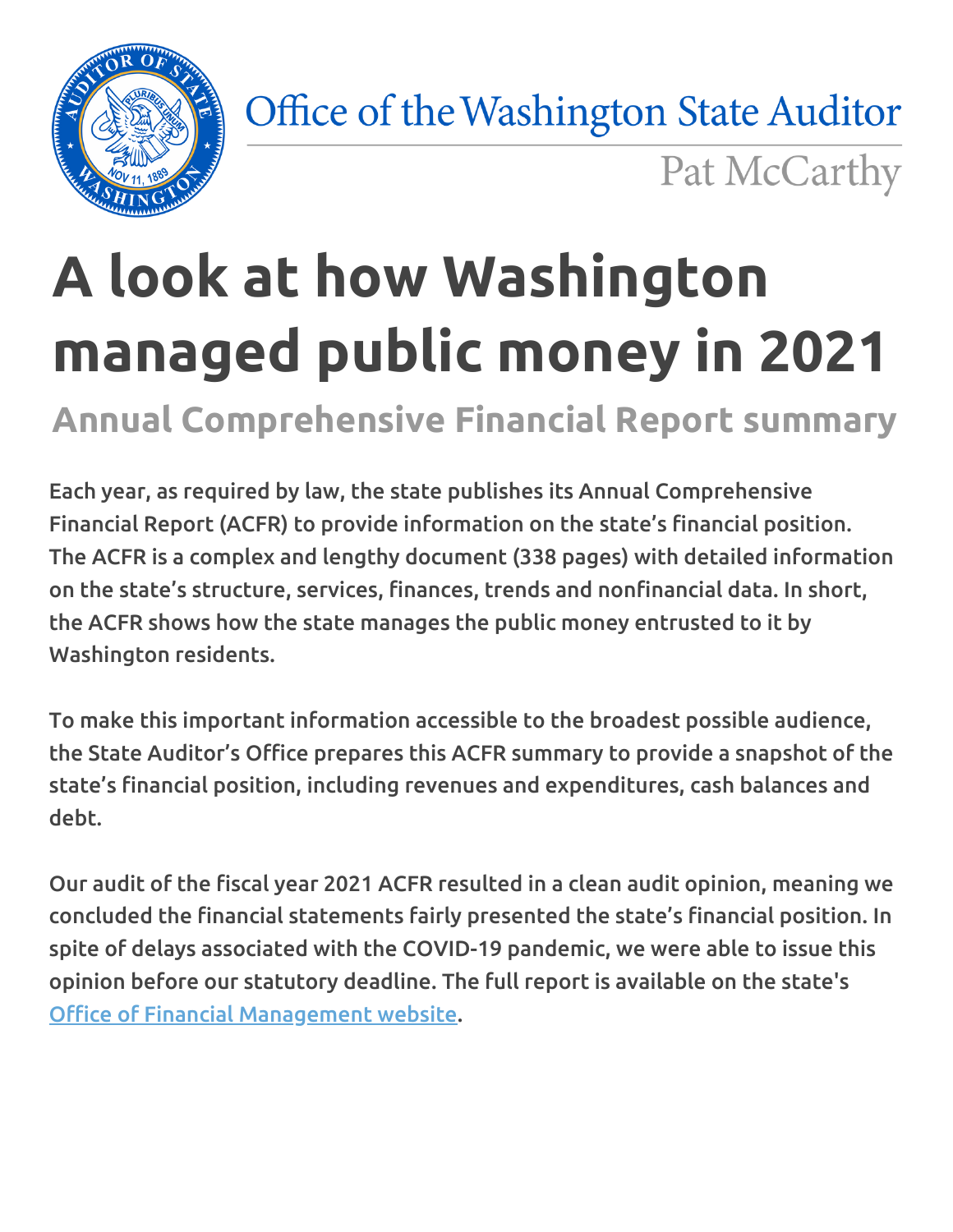#### **\*State revenue vs. expenses**



*\* Excludes fiduciary activities, which are when a government takes care of money that belongs to individuals or others outside of the government itself*



#### **\*State revenue by source**

*\* Excludes fiduciary activities, which are when a government takes care of money that belongs to people or others outside of the government itself*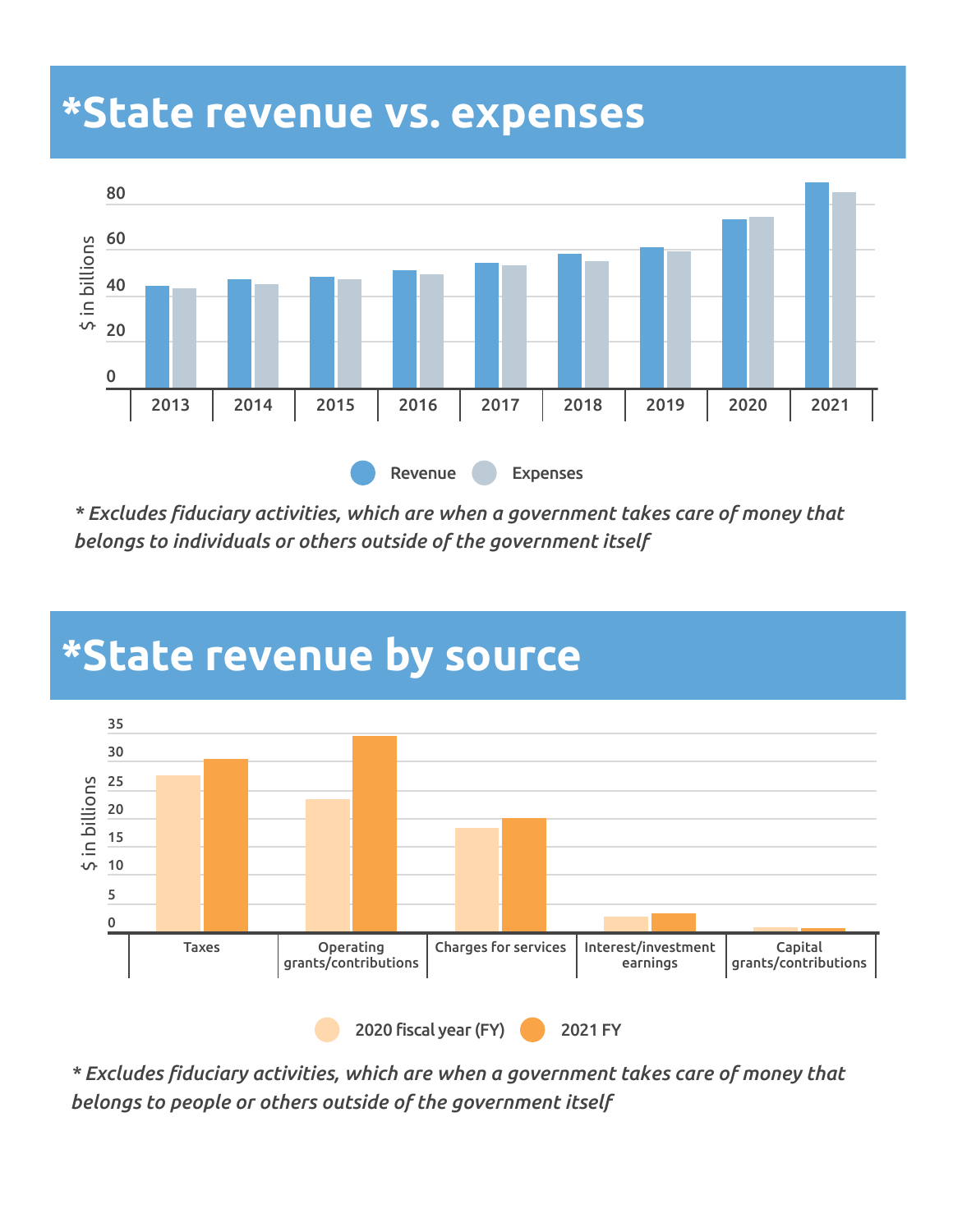#### **Operating Grants and contributions**

Much of the increase in operating grants and contributions was attributable to federal stimulus funds received in response to the COVID-19 pandemic. This money helped fund increased human services expenditures and unemployment benefit payments, but this level of federal funding is unlikely to continue in the future.



### 34.46 billion

Grew by \$11.15 billion (or 48%) in fiscal year 2021 compared to fiscal year 2020.

#### **\*State expenses by program area**



*\* Excludes fiduciary activities, which are when a government takes care of money that belongs to individuals or others outside of the government itself*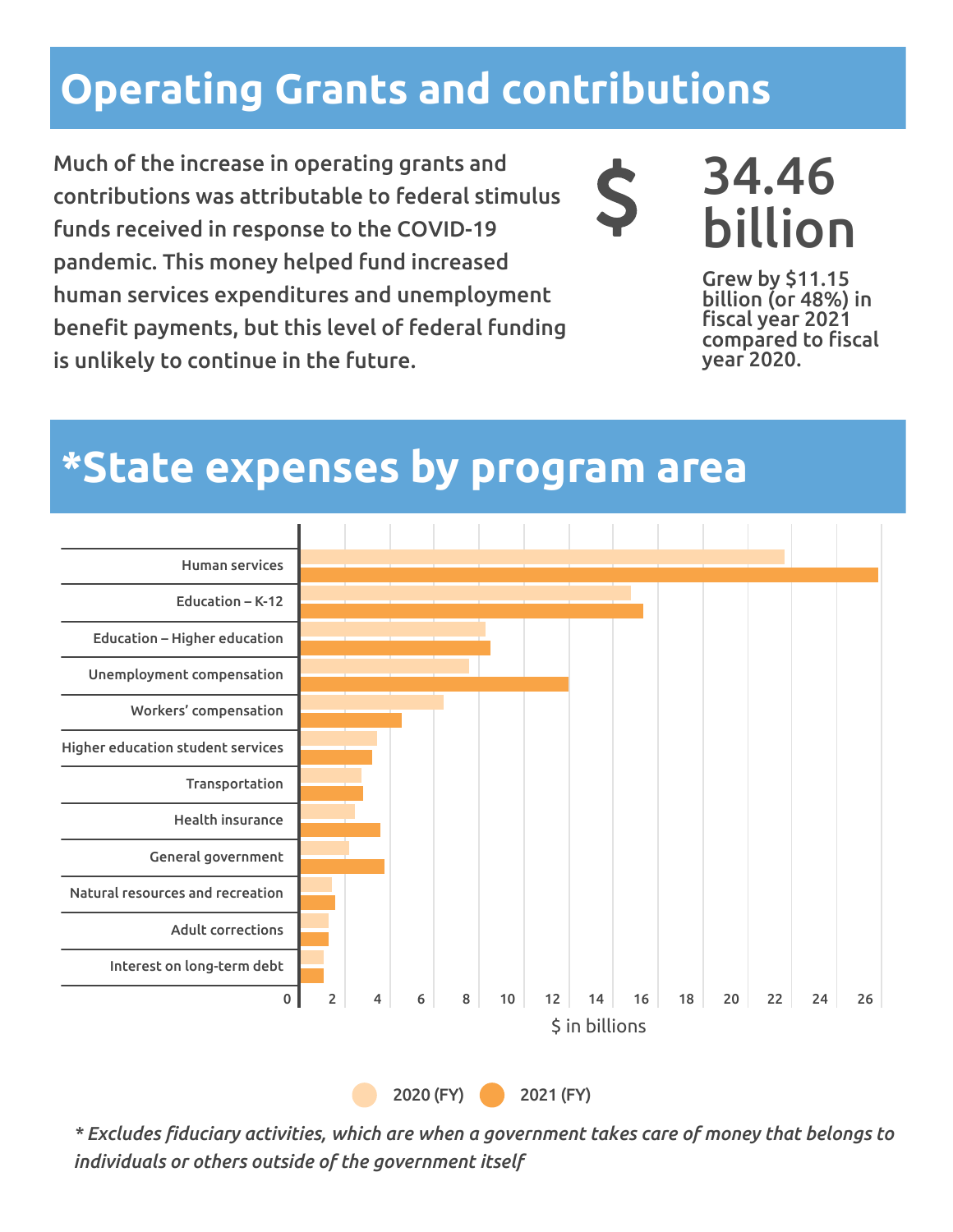### **Employment Security Department: Unemployment compensation system**

Washington's unemployment insurance program is an experience-based system in which employers with a history of more layoffs generally pay a higher unemployment tax rate.

### \$2.003 billion

The state's trust fund cash balance, as of June 30, 2021, fell 32.6% from last year's balance of \$2.972 billion. However, it is still one of the nation's largest.

#### 5.2%

The June 2021 unemployment rate fell from the 2020 rate of 9.8% as the economy began to reopen.



#### Pandemic effects on unemployment insurance

The pandemic and the implementation of the CARES Act caused unemployment insurance benefits to soar in both fiscal years 2020 and 2021.

With the higher number of claims, the Employment Security Department was subject to a higher rate of unemployment fraud. For fiscal year 2020, the Department estimates it paid out over 122,000 known or probable fraudulent claims totaling over \$600 million. Efforts to identify and investigate known and suspected claims and recover fraudulent amounts are still ongoing.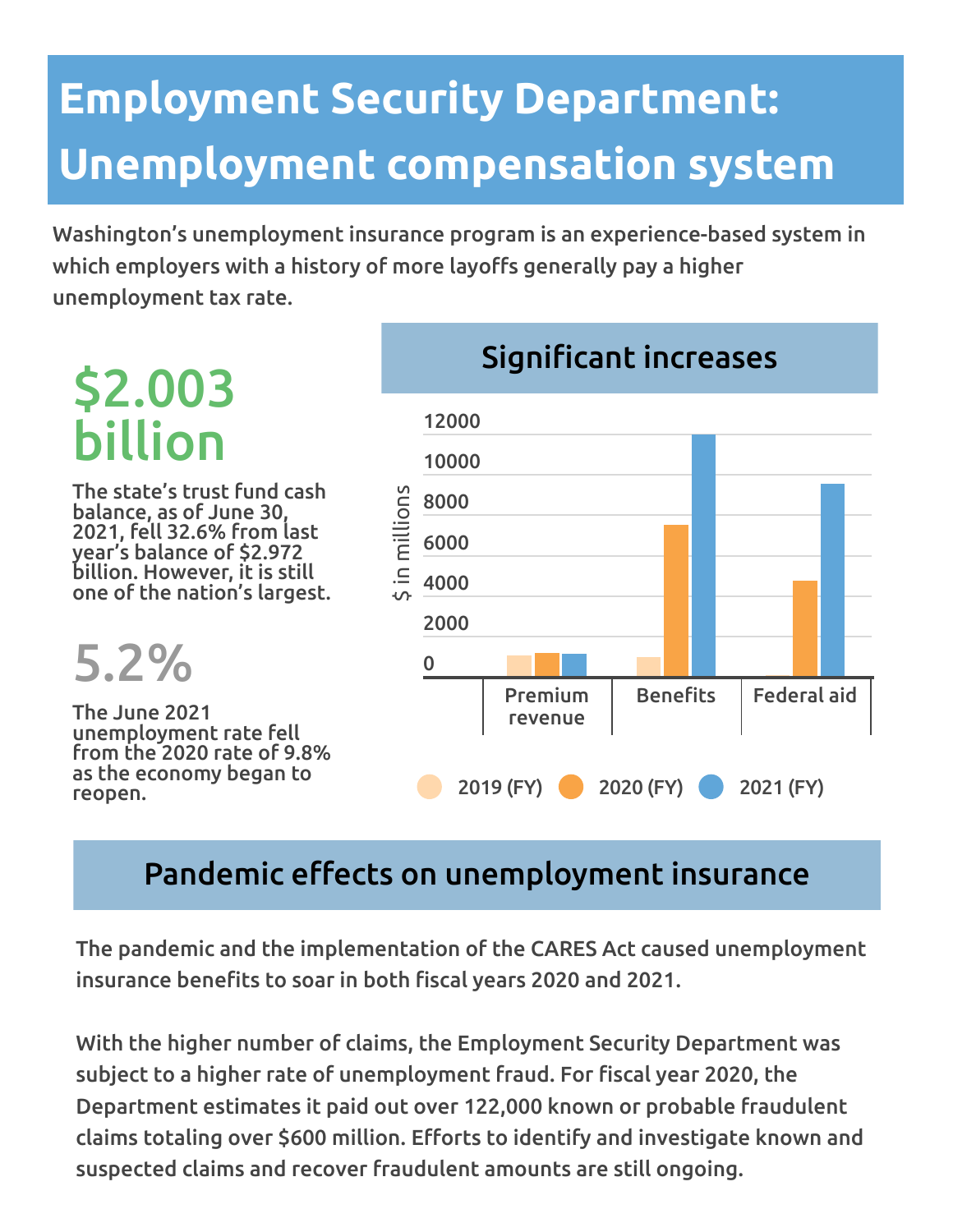#### **Treasurer's ending balances by fund type**

Due to unspent federal money, the state's ending fund balances were higher in fiscal year 2021.



#### **Debt burden**

According to Fitch Ratings, Washington's combined burden of debt, including pensions, is low as a percentage of personal income but above the median for U.S. states.



### 20.7 billion

State's total general obligation debt (up 2.86% from June 30, 2020).



### \$3,686

Debt the state owes for every adult and child who resides in Washington.

5.4

Ratio of total debt to personal income.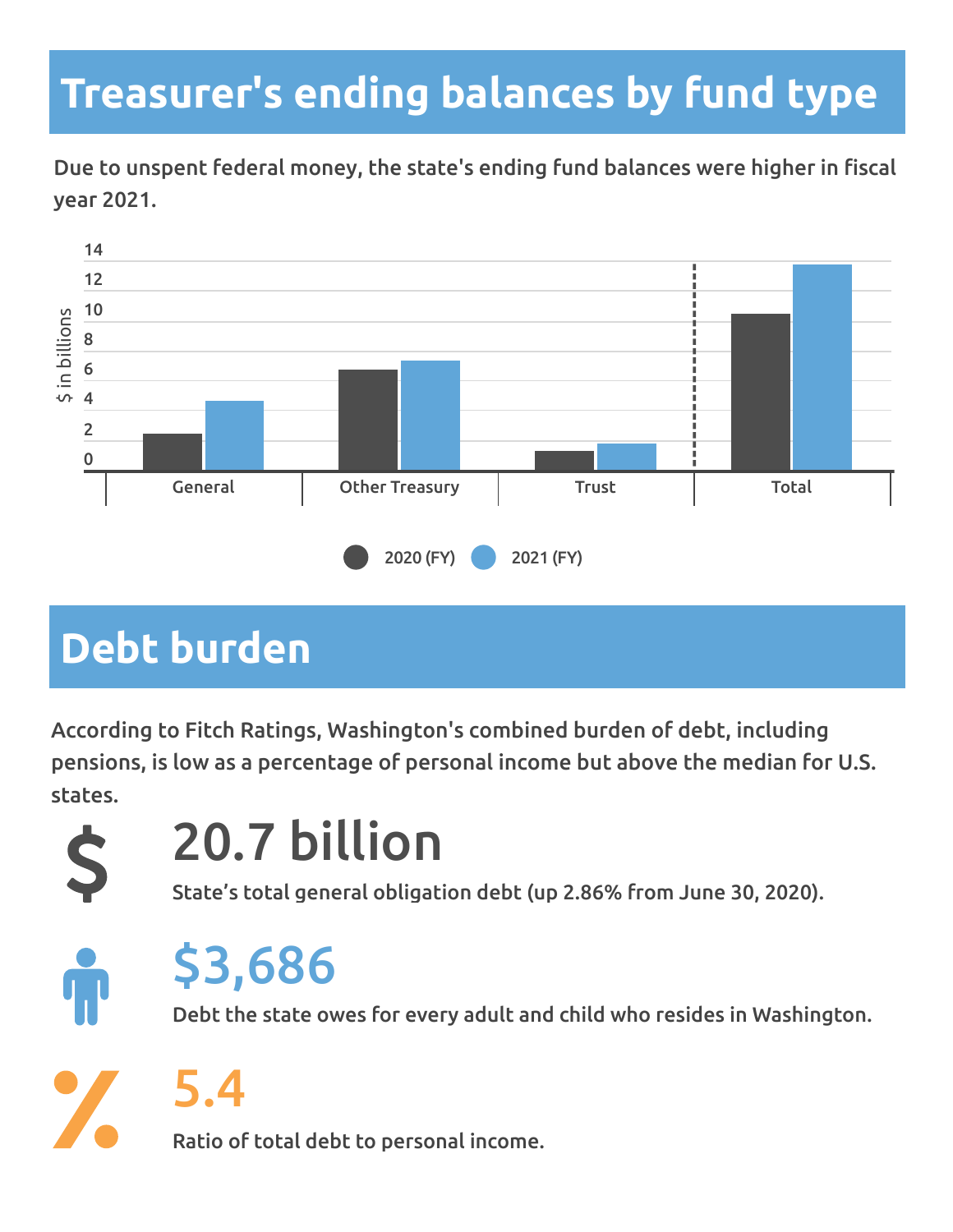#### **Estimated borrowing capacity**

The state Constitution limits the amount of debt the state may incur. The State Treasurer estimates the amount of additional general obligation bond issue the state could support before reaching the constitutional limit, as shown in the chart below. The state's estimated borrowing capacity has continued to increase over the last several years.



#### **Bond ratings**

Bond ratings are an important measure of the state's economic strength and accountability. They determine how much interest the state pays when it borrows money. Washington is considered to have good bond ratings.



Moody's Investors Service



Standard & Poor's Ratings Services



Fitch Ratings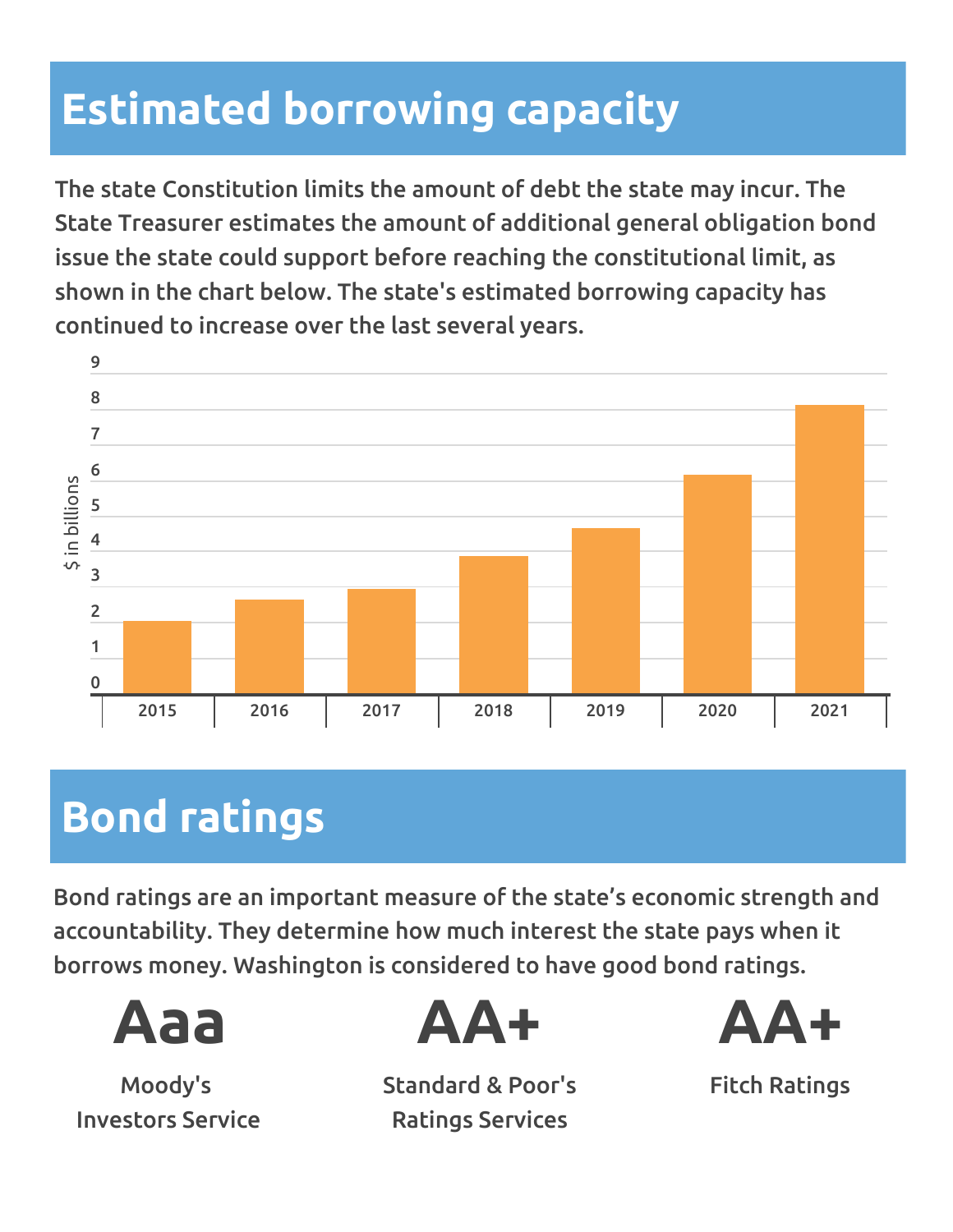#### **Workers' compensation program**



Washington's workers' compensation program provides medical, time-loss, and disability benefits payments to qualifying individuals sustaining workrelated injuries.



# \$12.87 billion

Program's deficit at end of fiscal year 2021, an increase of \$802.8 million.

The worsening deficit was caused mainly by lower premiums and assessments revenue and lower investment income.



# \$34.58 billion

Claims and claims-adjustment liabilities (as of June 30, 2021)



# \$19.05 billion

Liability for future supplemental pension cost-of-living adjustments (COLAs). These COLAs are provided to injured workers and their dependents who receive disability payments.

By statute, the state cannot set aside money to pay for these future benefits. This a key component of the programs deficit and may necessitate future premium increases or revamped benefits.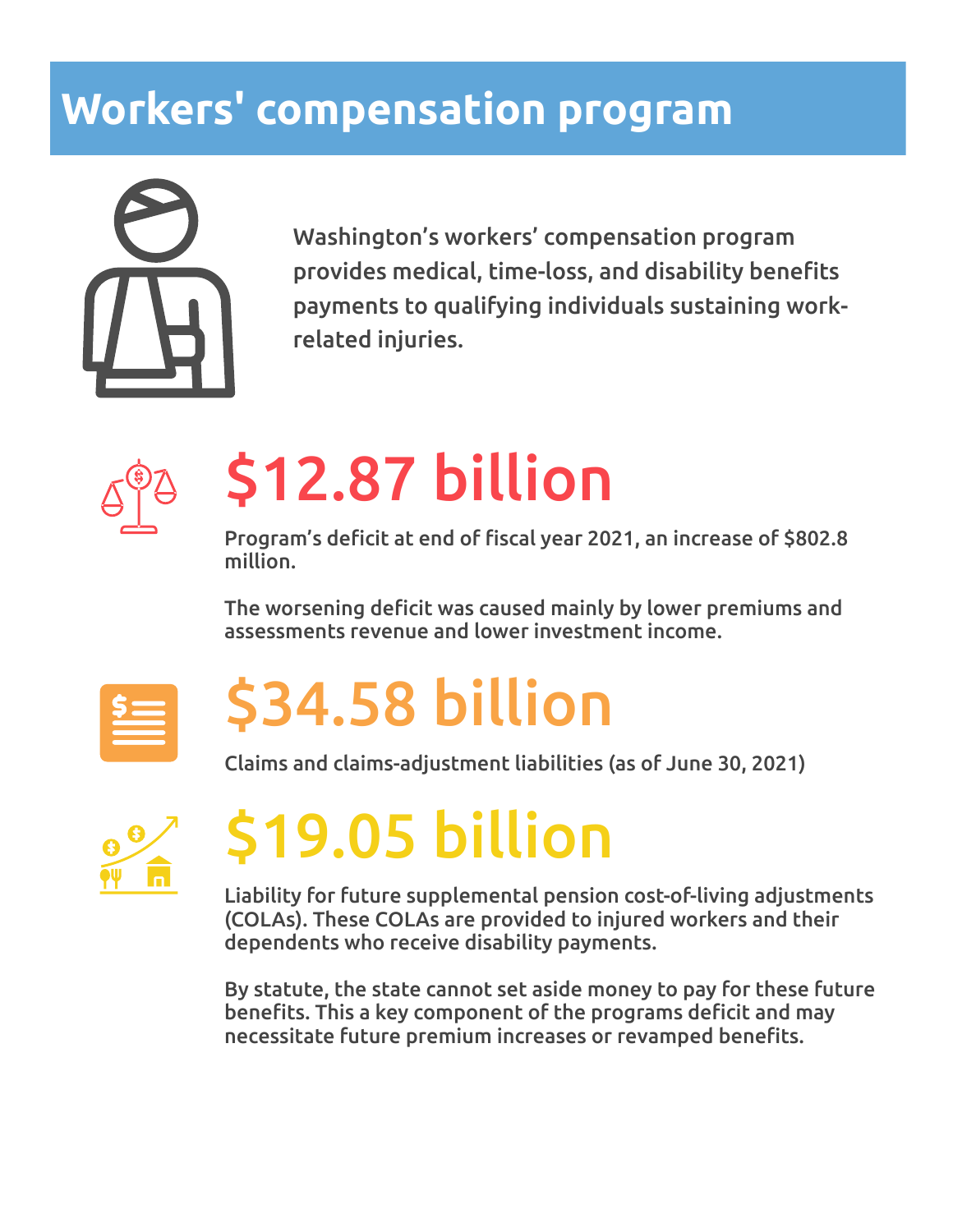#### **State pension plans**



Collectively, the pension plans the state administers are relatively healthy. However, the state has not set aside enough money to fully fund promised retirement benefits to retired state employees in the closed pension plan PERS1. This situation was primarily caused by a period of underfunding, retroactive benefit enhancement and investment losses.

For all state-run pension plans, Pew's Charitable Trust's latest analysis (FY 2019) shows [Washington](https://www.pewtrusts.org/en/research-and-analysis/issue-briefs/2021/09/the-state-pension-funding-gap-plans-have-stabilized-in-wake-of-pandemic) as having the 4th best funded ratio in the nation.



## 96.3%

Funded percentage of Washington's pension plans (as of June 30, 2019). The median rate for all states was 71.3%.



# \$1.5 billion

Unfunded liability for PERS1 pension plan (as of June 30, 2020).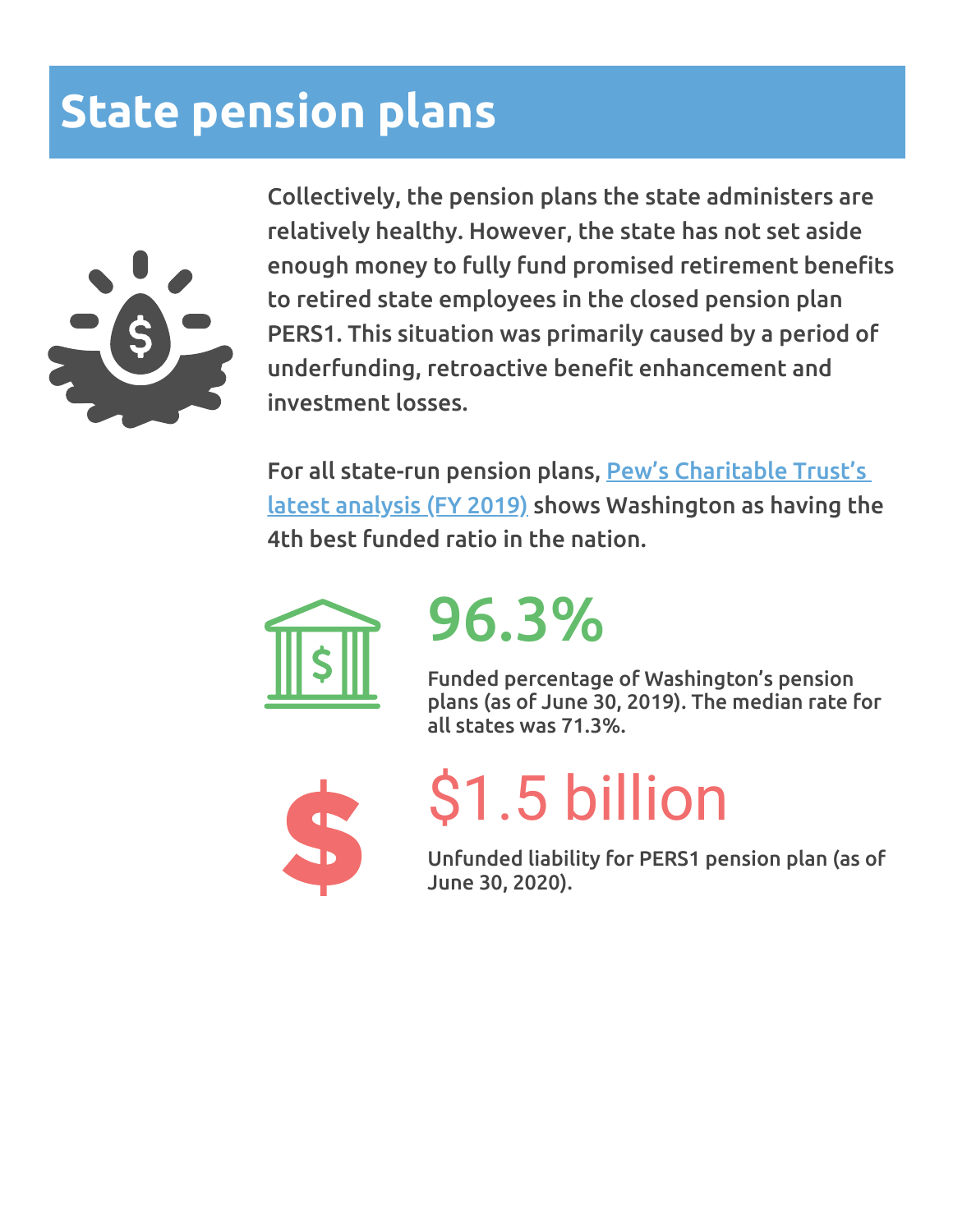#### **Postemployment benefits**

The state administers a postemployment benefit plan of subsidized medical, dental, life and long-term disability insurance to employees who elect to continue coverage and pay the administratively established premiums at the time they retire. The plan operates on a pay-asyou-go basis and does not accumulate resources for future payments.



### \$6.1 billion

Unfunded liability (as of June 30, 2020, the most recent actuarial valuation available).

#### **Risk Management Fund**

The Risk Management Fund pays tort claims, judgments and settlements against the state. As of June 30, 2021, the state has not set aside any cash and investments to pay for future estimated claims totaling \$1.194 billion. State law limits accumulating funds in the Self-Insurance Liability Program to 50 percent of total outstanding and actuarially determined claims.